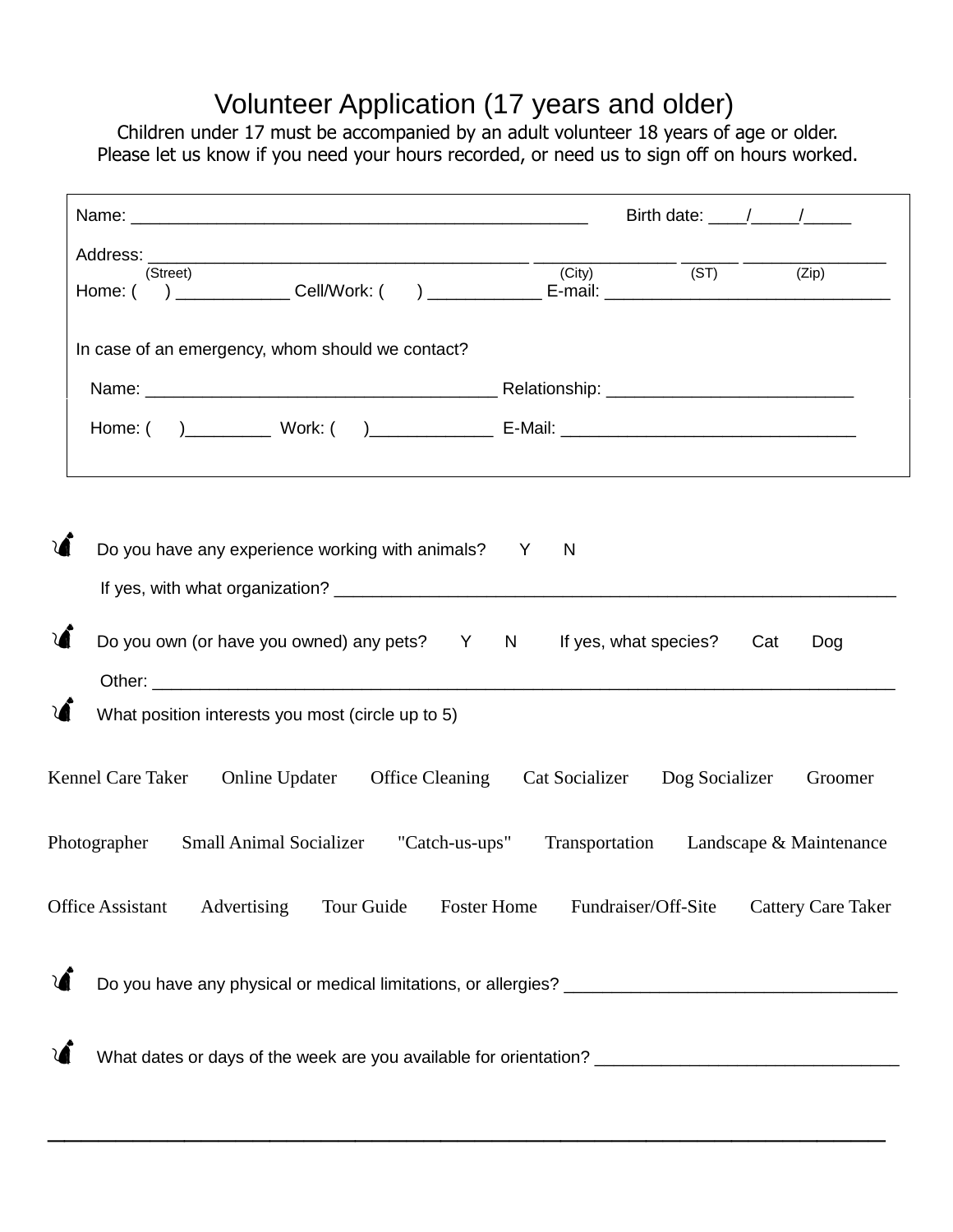Are you able to volunteer on a scheduled weekly basis? Y N If so, put an X when you are available to volunteer.

|           | 8am-10am | 10am-Noon | Noon-2pm | 2pm-5pm |
|-----------|----------|-----------|----------|---------|
| Sunday    |          |           |          |         |
| Monday    |          |           |          |         |
| Tuesday   |          |           |          |         |
| Wednesday |          |           |          |         |
| Thursday  |          |           |          |         |
| Friday    |          |           |          |         |
| Saturday  |          |           |          |         |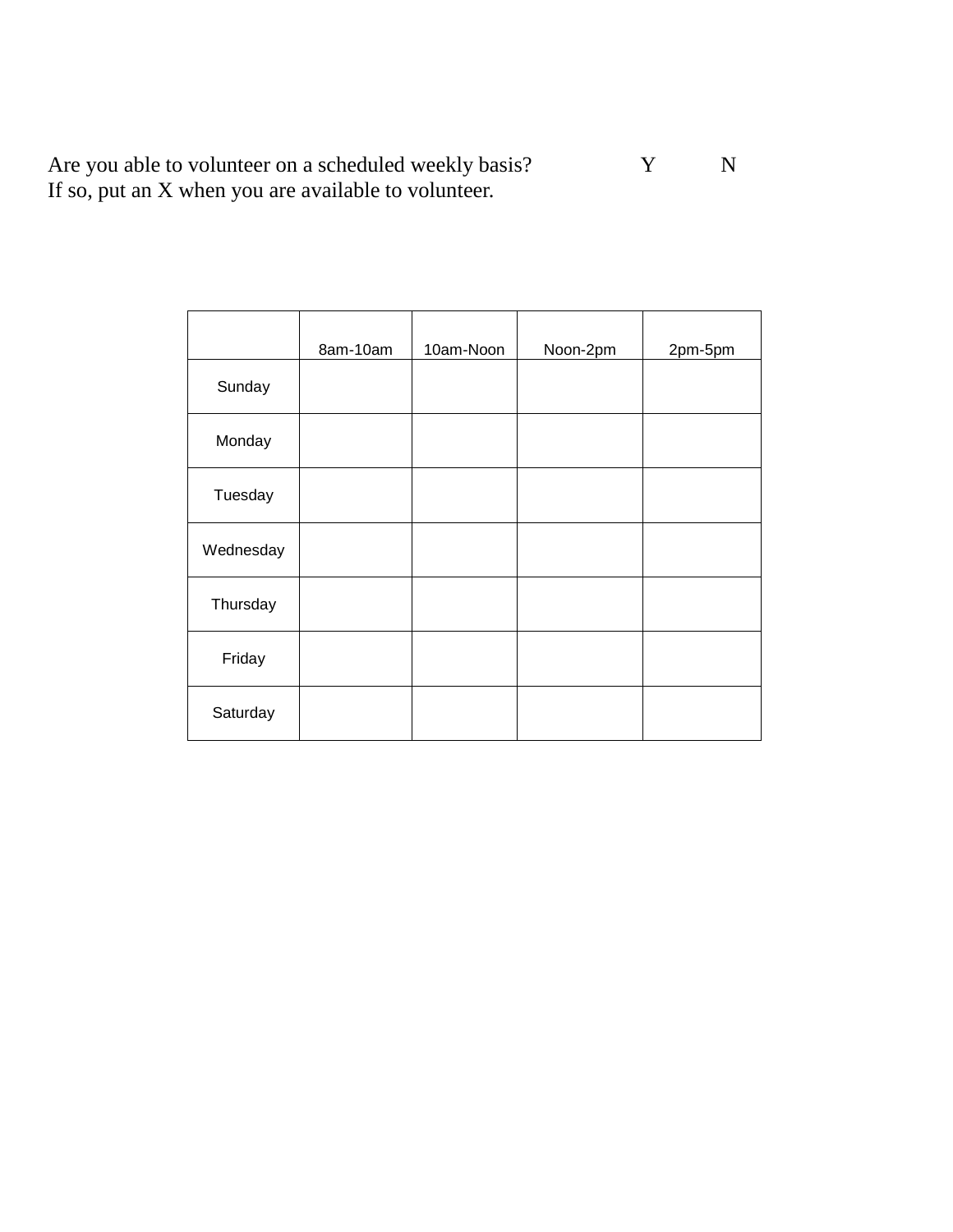## Volunteer Agreement and Contract

*(Initial all that you have read and agree to)*

- I agree to conduct myself in a courteous and professional manner as a volunteer and as a representative of the Animal Harbor (AH).
- \_\_\_\_\_ I agree to abide by all AH policies and procedures.
- \_\_\_\_\_ I authorize the AH to contact the emergency contact on this application and seek emergency medical care in case of accident, injury, or illness.
- \_\_\_\_\_ I agree that my services are provided on a volunteer basis without pay or compensation of any kind and all services are to be performed at my own risk.
- \_\_\_\_\_ I have received a tetanus vaccination in the last 5-10 years. I have provided proof of this medical record via a copy or signed a waiver releasing the AH of any liability. I understand that if I have not sent a copy or signed said waiver, I cannot do any direct animal care until I do so.
- I agree that in handling animals and performing other volunteer tasks there does exist a risk of injury including physical harm caused by the animals and I will not hold AH liable.
- I hereby allow the AH to use any photographs taken of me on property or at a special event for public relations purposes.
- I agree that on behalf of myself, my heirs, personal representatives and executors, I release, discharge, indemnify, and hold harmless the Animal Harbor, its agents, employees, directors and board of directors from any and all claims, causes of action, or demands of any nature of cause, including costs and attorney's fees incurred by the AH in connection with the same, based on damages or injuries which may be incurred or sustained by me in any way connected with my services for the AH including but not limited to animal bites, accidents, or injuries.
- If I fail to abide by the terms of this agreement I will be terminated from the program at the sole discretion of the AH staff.

| Print Name:                    | Date: |  |  |
|--------------------------------|-------|--|--|
| Applicant signature:           |       |  |  |
| Parent/Guardian (if under 18): | Date: |  |  |